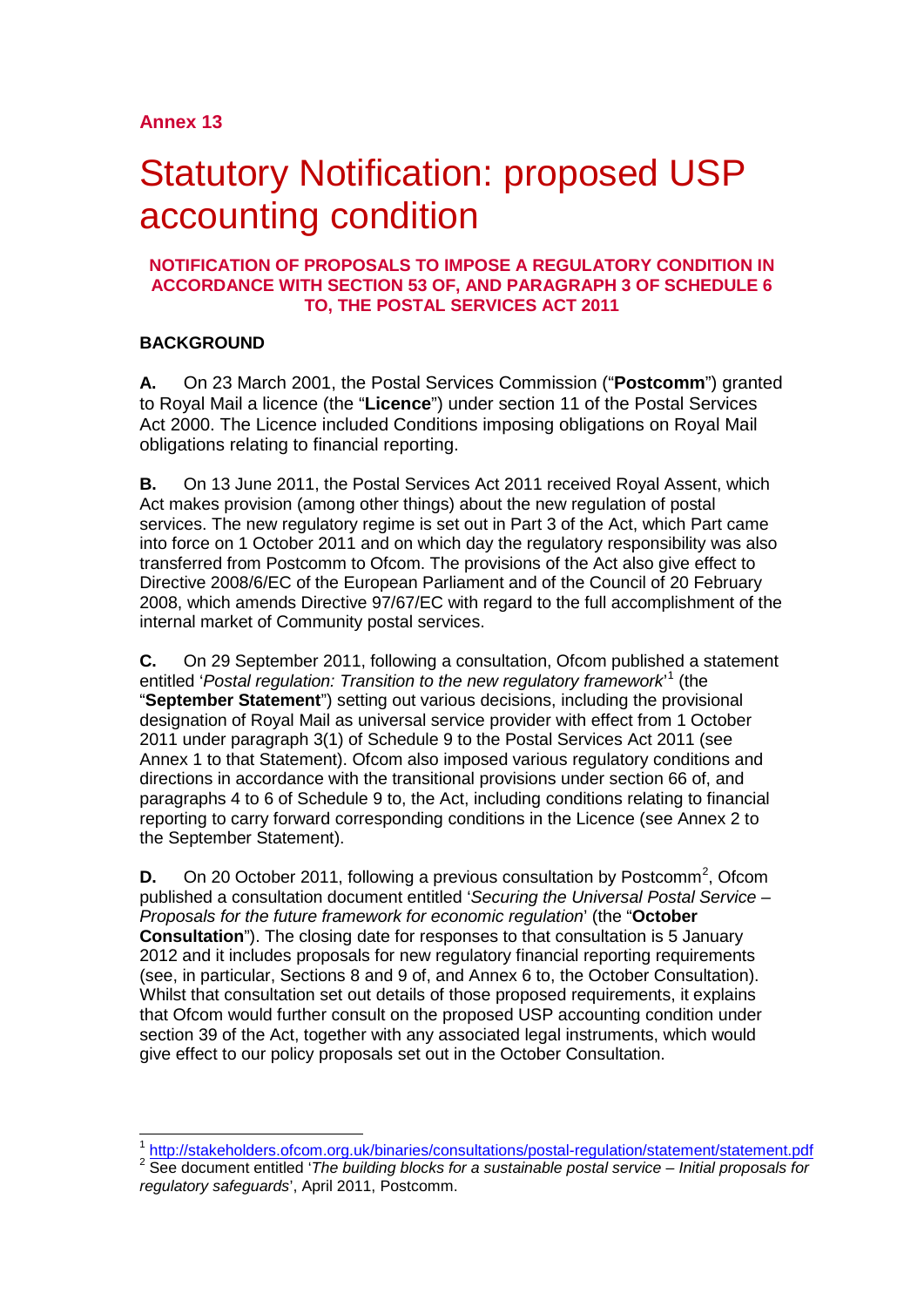# **PROPOSAL**

**1.** Ofcom hereby proposes, in accordance with section 53 of, and paragraph 3 of Schedule 6 to, the Act and pursuant to powers in section 39 of the Act, to impose on Royal Mail a USP accounting condition to make provision for matters set out in that section 39, such as accounting separation, rules about the identification of costs etc.

**2.** The proposed USP accounting condition is specified in the Schedule hereto.

**3.** The effect of, and Ofcom's reasons for making, this proposal are set out in the October Consultation as well as in the accompanying consultation document.

# **OFCOM'S DUTIES AND LEGAL TESTS**

**4.** Ofcom is satisfied that this proposal satisfies the general test in paragraph 1 of Schedule 6 to the Act.

**5.** In making this proposal, Ofcom has considered and acted in accordance with its principal duty in section 29 of the Act and its general duties in section 3 of the Communications Act 2003.

# **MAKING REPRESENTATIONS**

**6.** Representations may be made to Ofcom about the proposal set out in this Notification by no later than **31 January 2012**.

**7.** Copies of this Notification and the accompanying consultation document have been sent to the Secretary of State in accordance with paragraph 5(1)(a) of Schedule 6 to the Act.

**8.** By virtue of paragraph 3(5) of Schedule 6 to the Act, Ofcom may give effect, with or without modifications, to a proposal with respect to which it has published a notification only if Ofcom has—

- **(a)** considered every representation about the proposal that is made to Ofcom within the period specified in this Notification; and
- **(b)** had regard to every international obligation of the United Kingdom (if any) which has been notified to Ofcom for this purpose by the Secretary of State.

## **INTERPRETATION**

**9.** Except insofar as the context otherwise requires, words or expressions shall have the meaning assigned to them in this Notification and otherwise any word or expression shall have the same meaning as it has been ascribed for the purpose of Part 3 of the Act.

- **10.** In this Notification—
	- **(a)** "**Act**" means the Postal Services Act 2011 (c.5);
	- **(b)** "**October Consultation**" has the meaning given to it in recital (D) above;
	- **(c)** "**Ofcom**" means the Office of Communications; and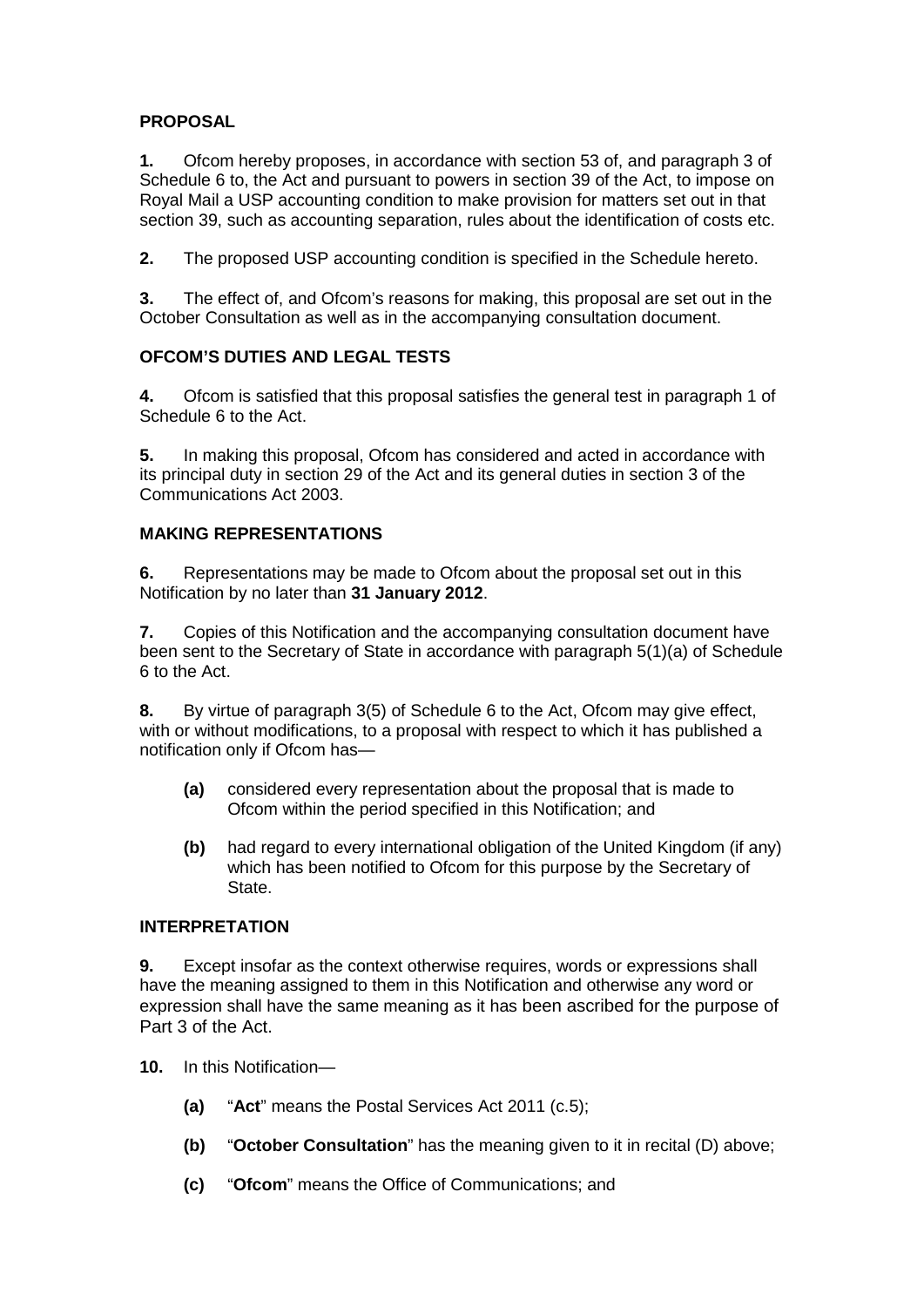- **(d)** "**Royal Mail**" means Royal Mail Group Ltd, whose registered company number in England and Wales is 04138203.
- **11.** For the purpose of interpreting this Notification—
	- **(a)** headings and titles shall be disregarded;
	- **(b)** expressions cognate with those referred to in this Notification shall be construed accordingly;
	- **(c)** the Interpretation Act 1978 (c. 30) shall apply as if this Notification were an Act of Parliament.
- **12.** The Schedule to this Notification shall form part of this Notification.

#### Signed by **Daniel Gordon**

Janiel Gol

#### **Competition Policy Director**

A person duly authorised by Ofcom under paragraph 18 of the Schedule to the Office of Communications Act 2002

### **13 December 2011**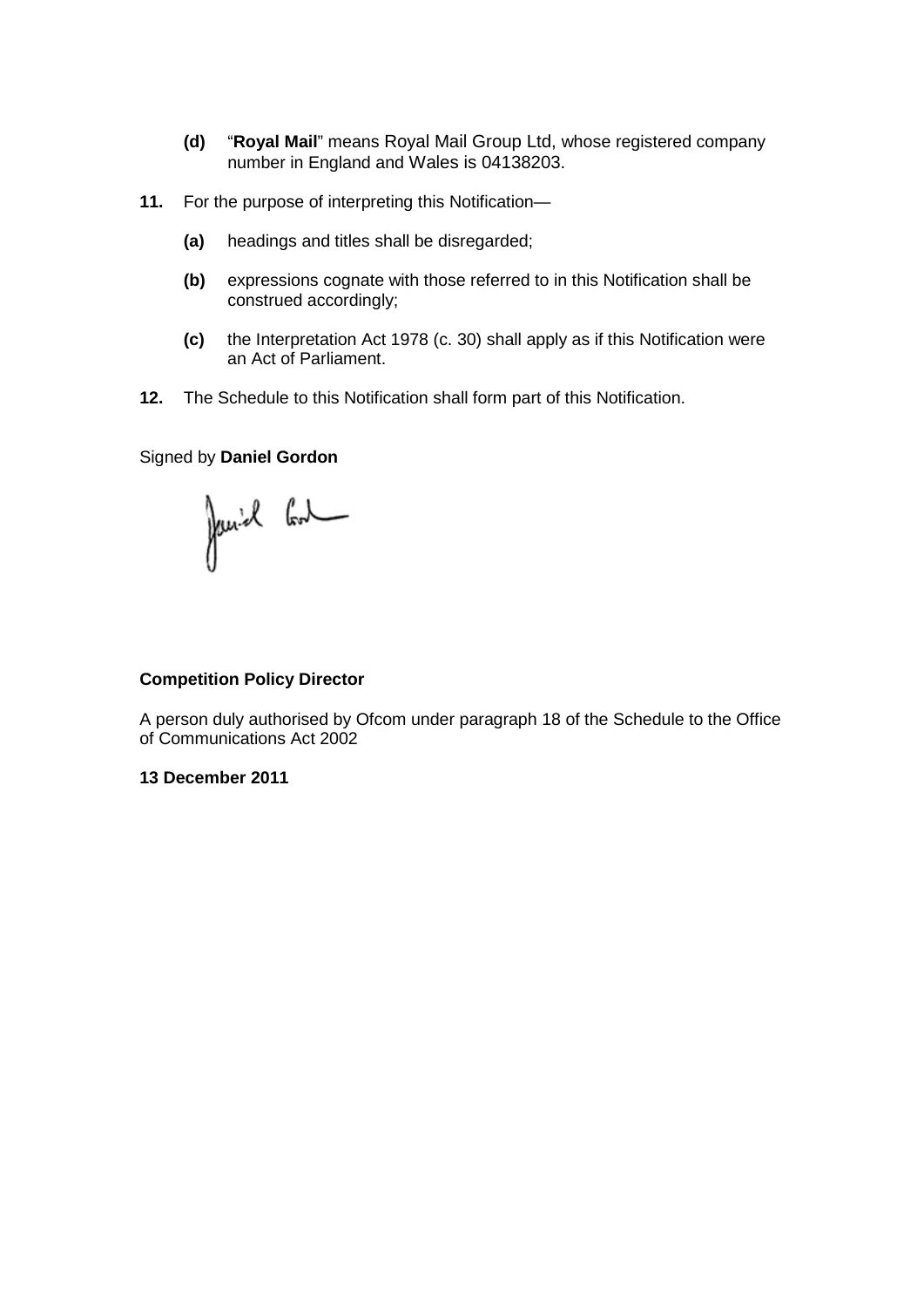# **SCHEDULE**

# **USP ACCOUNTING CONDITION**

## **PART 1: APPLICATION, DEFINITIONS AND INTERPRETATION**

**1.** The USP accounting condition in Part 2 of this Schedule shall apply to Royal Mail as the universal service provider designated by Ofcom.

- **2.** In this Schedule—
	- **(a)** "**Accounting Methodology Manual**" means the documentation of all the Regulatory Accounting Methodology used by Royal Mail to comply with obligations imposed by or under this Condition, in particular the requirements in the Regulatory Accounting Guidelines, except for the National Costing Methodology and Zonal Costing Methodology which are both documented in the Costing Manual;
	- **(b)** "**Act**" means the Postal Services Act 2011 (c.5);
	- **(c)** "**consolidated**" means the combination of the accounts of persons corporate and unincorporate that make up the Relevant Group, applying the same methodologies used for consolidating the consolidated accounts of RMH plc;
	- **(d)** "**Costing Manual**" means the document containing Royal Mail's detailed description of the National Costing Methodology and the Zonal Costing Methodology and identifying all sources of data, and all supporting empirical data used for assumptions, used in these Methodologies;
	- **(e)** "**EBIT**" means 'Earnings Before Interest and Tax', namely revenue less all the costs of products and services provided before the deduction of interest and tax, also referred to as operating (loss) or profit;
	- **(f)** "**Financial Month**" means each month comprised in the Financial Year;
	- **(g)** "**Financial Quarter**" means each period of three consecutive months comprised in the Financial Year, the first quarterly period of which begins with the first month of the Financial Year;
	- **(h)** "**Financial Year**" means any period of twelve consecutive months for which the annual statutory financial statements of RMH plc are prepared. the first twelve month period of which begins on 26 March 2012;
	- **(i)** "**Four FREs**" has the meaning given to it in **paragraph 22** of the Condition;
	- **(j)** "**Guiding Principles**" has the meaning given to it in **paragraph 44** of the Condition;
	- **(k)** "**Inward Mail Centre**" means the activities in a mail centre related to the processes of final sorting and delivering of mail received from the outward part of the Royal Mail network to the final addresses. The outward part of Royal Mail's network consists of the processes related to collection and distribution of mail;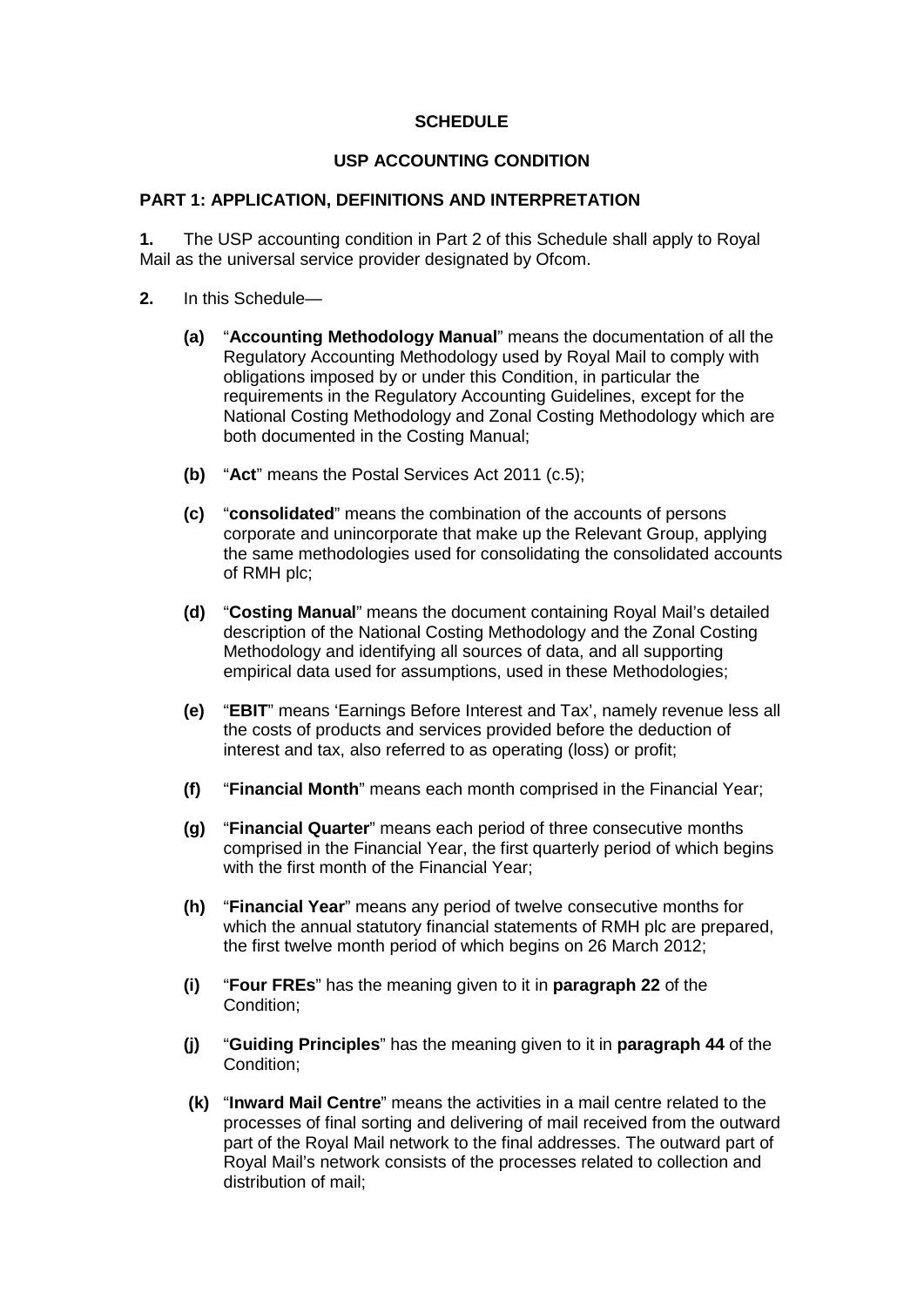- **(l)** "**National Costing Methodology**" means the rules, procedures, methods, algorithms, assumptions and other processes used by Royal Mail for the purpose of assigning the costs of the Reported Business, which it incurs in the conduct of its business, without geographic differentiation in the United Kingdom to the products it provides in the course of that business, wherever those rules, procedures, methods, algorithms, assumptions and other processes may be set out;
- **(m)** "**non-Mails**" means all of the products and/or services provided by the Reported Business that do not fall within the meaning of "postal services" given by section 27 of the Act, which products and/or services Ofcom may direct from time to time (in the Regulatory Accounting Guidelines or otherwise) to be treated as 'non-Mails' for the purpose of matters relating to this Condition;
- **(n)** "**non-USO**" means all of the products and/or services provided by the Reported Business that are not part of USO products and/or services;
- **(o)** "**Ofcom**" means the Office of Communications;
- **(p)** "**PAF**" means Postal Address File, a database of all valid UK postal addresses and their postcodes, and the services provided by Royal Mail in relation to that database;
- **(q)** "**POL**" means Post Office Limited, whose registered company number in England and Wales is 02154540, and any of its subsidiary or associated undertakings;
- **(r)** "**Postal Services Directive**" means Directive 97/67/EC of the European Parliament and of the Council on common rules for the development for the development of the internal market of Community postal services and the improvement of quality of service, as amended by Directive 2008/6/EC of the European Parliament and of the Council on amending Directive 97/67/EC with regard to the full accomplishment of the internal market of Community postal services;
- **(s)** "**Qualified Independent Auditor**" means a person who is eligible for appointment as a statutory auditor under Part 42 of the Companies Act 2006 and, if the appointment were an appointment as a statutory auditor, would not be prohibited from acting by section 1214 of that Act (independence requirement);
- **(t)** "**Regulatory Accounting Guidelines**" mean the document so entitled and published by Ofcom (as amended from time to time) setting out such requirements as Ofcom may direct from time to time relating to the preparation, auditing, reporting and publication, of regulatory financial statements and other regulatory financial reports to be prepared and maintained by Royal Mail under this Condition, including the preparation of income statements, balance sheet statements and cash flow statements, cash flow projection statements and other information;
- **(u)** "**Regulatory Accounting Methodology**" means the rules, policies, procedures, methods, models (including tables, matrices, mappings, lists of accounts, codes and cost structures), calculations, algorithms,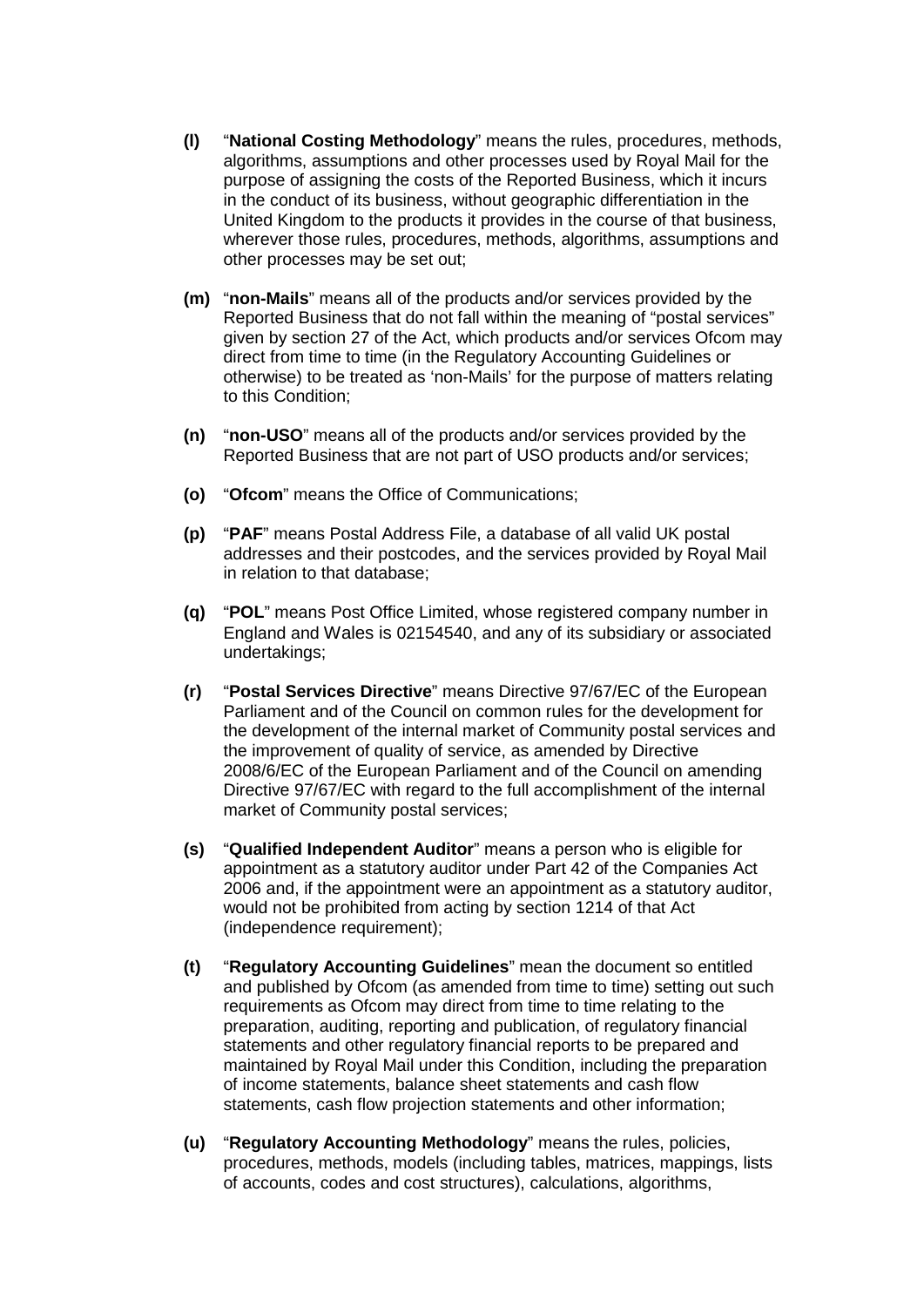concepts, assumptions (including a description of any evidence underlying such assumptions) and any other processes, used by Royal Mail for the purpose of preparing regulatory financial statements and other regulatory financial reports;

- **(v)** "**Relay**" means Royal Mail Relay, a contract-only service that provides a scheduled collection and delivery of urgent, or time-sensitive items to and from an agreed set of locations;
- **(w)** "**Relevant Group**" means Royal Mail, and all persons corporate and unincorporate included in the statutory consolidated accounts of RMH plc, excluding RMH plc itself and POL;
- **(x)** "**Reported Business**" means all the activities and products and/or services, the costing of which is covered by the Costing Manual published by Royal Mail dated December 2011;
- **(y)** "**RMH plc**" means Royal Mail Holdings plc, whose registered company number in England and Wales is 04074919;
- **(z)** "**Royal Mail**" means Royal Mail Group Limited, whose registered company number in England and Wales is 04138203;
- **(aa)** "**Strategic Business Plan**" means Royal Mail's business plan setting out its performance and vision for the activities undertaken by the Relevant Group over at least the next five years including a forecast of revenue, operating expenditure, capital expenditure, expectations of change in the postal market, details of future planned initiatives (e.g. projects to improve efficiency) and Royal Mail's view on appropriate quality of service targets;
- **(bb)** "**USO**" means products and/or services provided by Royal Mail for the purpose of complying with its universal service obligations imposed by any designated USP condition;
- **(cc)** "**Zonal Costing Methodology**" means the rules, procedures, methods, algorithms, assumptions and other processes used by Royal Mail for the purpose of assigning the costs of the Reported Business, which it incurs in the conduct of its business, to the products for which it sets geographically differentiated prices, wherever those rules, procedures, methods, algorithms, assumptions and other processes identify cost differentials between specific zones defined by Royal Mail in accordance with its obligations.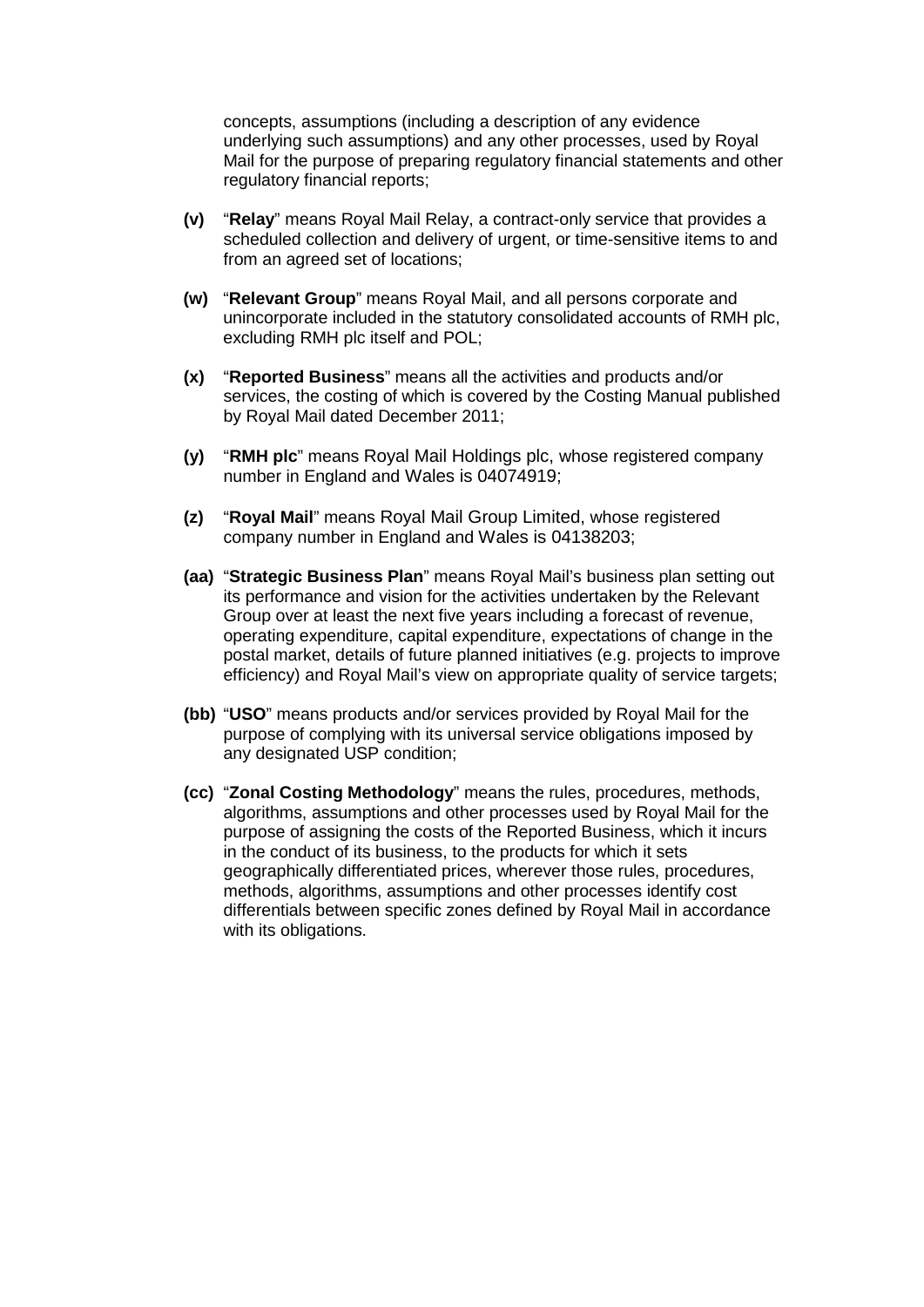- **3.** For the purpose of interpreting this Schedule—
	- **(a)** except in so far as the context otherwise requires, words or expressions shall have the meaning assigned to them in paragraph 2 of this Part above and otherwise any word or expression shall have the same meaning as it has been ascribed for the purpose of Part 3 of the Act;
	- **(b)** headings and titles shall be disregarded;
	- **(c)** expressions cognate with those referred to in this Notification shall be construed accordingly;
	- **(d)** the Interpretation Act 1978 (c. 30) shall apply as if the Condition set out in Part 2 were an Act of Parliament;
	- **(e)** references to a day are references to a period of twenty-four hours beginning with one midnight and ending with the next, which period shall be treated to include a Saturday, a Sunday, a Bank Holiday, Christmas Day, Good Friday or other public holiday.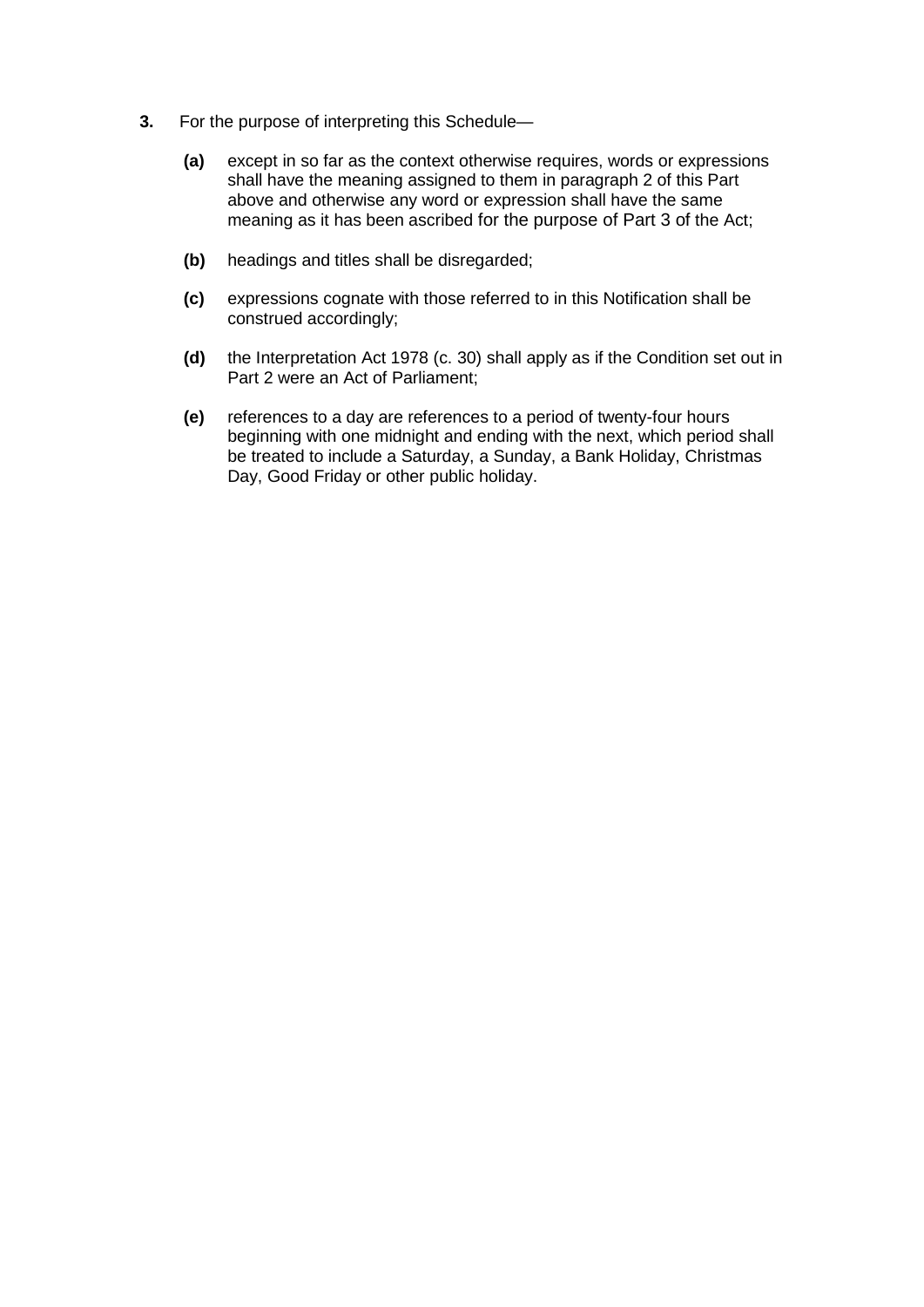# **PART 2: THE USP ACCOUNTING CONDITION**

## **A. General Obligations**

- **1.** Royal Mail shall act in the manner and form required by the obligations imposed by or under this Condition, except in so far as Ofcom may otherwise consent, approve or recommend in writing from time to time.
- **2.** Ofcom may from time to time give such directions as it considers appropriate in relation to Royal Mail—
	- **(a)** maintaining a separation for accounting purposes between such different matters as Ofcom may direct for such purposes as it may direct, including separation in relation to different services, facilities or products or in relation to services, facilities or products provided in different areas as well as the accounting methods to be used in maintaining the separation;
	- **(b)** complying with rules made by Ofcom in relation to those matters about the identification of costs and cost orientation, including the application of presumptions in the fixing and determination of costs and charges for any purpose as well as the publication of such accounts and other information relating to anything required to be done by Ofcom in this regard;
	- **(c)** complying with rules made by Ofcom about the use of cost accounting systems in relation to those matters, including the application of presumptions in the fixing and determination of costs and charges for any purpose as well as the publication of such accounts and other information relating to anything required to be done by Ofcom in this regard;
	- **(d)** securing that Royal Mail's compliance with those systems is audited annually by a Qualified Independent Auditor, including Royal Mail meeting the costs of the audit; and
	- **(e)** otherwise in relation to Royal Mail's obligations under this Condition.
- **3.** Royal Mail must comply with any direction given by Ofcom from time to time under this Condition.
- **4.** Except in so far as Ofcom may otherwise consent in writing from time to time, Royal Mail shall keep for a period of six years all the financial statements and information required by or under this Condition.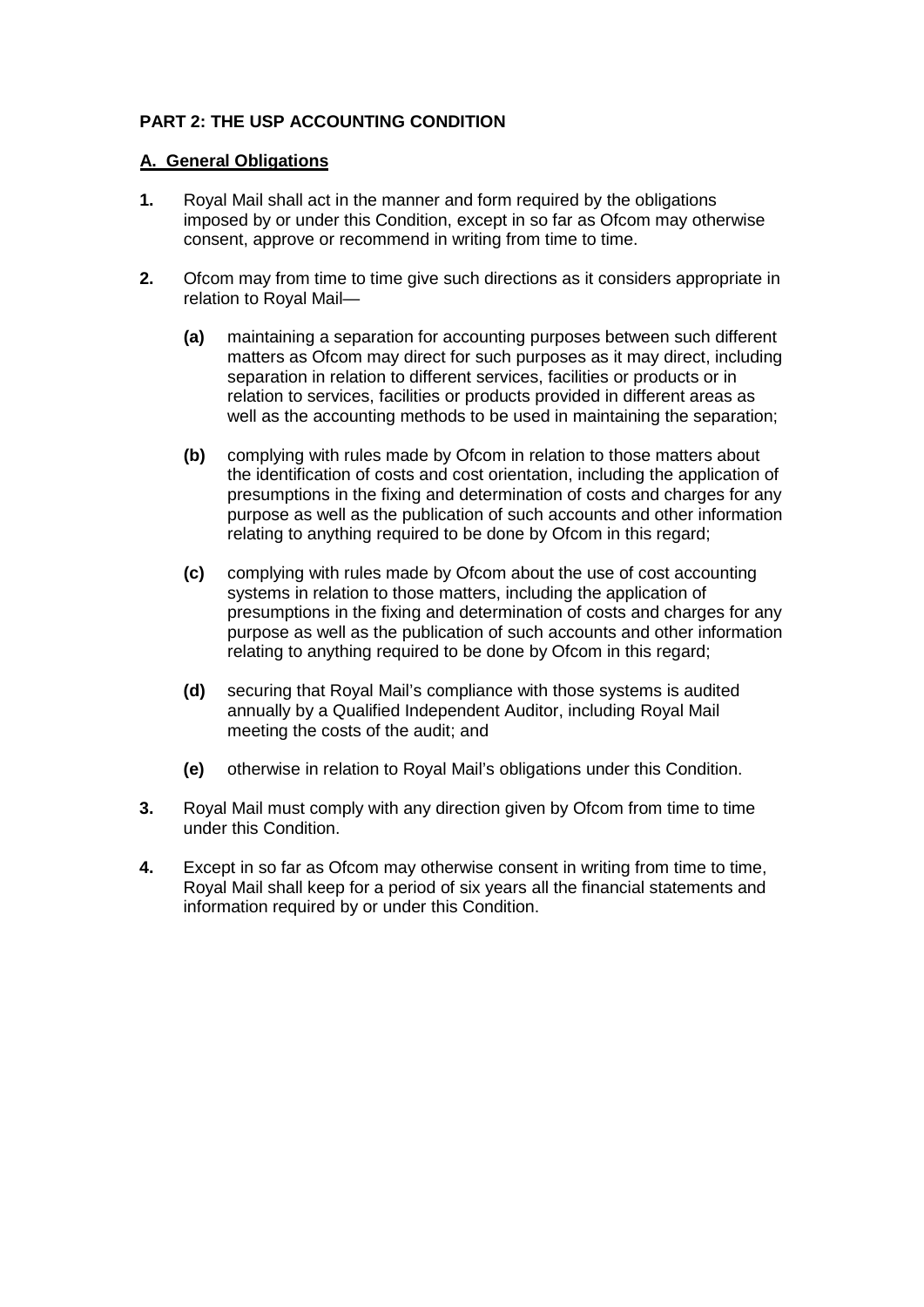# **B. Obligations relating to the Relevant Group**

#### Financial statements and information

- **5.** Royal Mail shall prepare and maintain the following—
	- **(a)** for each Financial Year, a consolidated income statement for the Relevant Group;
	- **(b)** for each Financial Year, a consolidated balance sheet statement for the Relevant Group;
	- **(c)** for each Financial Year, a consolidated cash flow statement for the Relevant Group;
	- **(d)** for each Financial Quarter, a consolidated cash flow projection statement for the Relevant Group in respect of the next eight Financial Quarters;
	- **(e)** for each Financial Year, a Strategic Business Plan for the Relevant Group;
	- **(f)** for each Financial Year, an annual reconciliation of the consolidated income statement, a consolidated balance sheet statement and a consolidated cash flow statement for the Relevant Group with the consolidated accounts of RMH plc.

#### Manner and form

- **6.** Royal Mail shall prepare the financial statements and information required under **paragraph 5** of this Condition applying the accounting standards and methodologies used in the statutory consolidated accounts of RMH plc, and using the pro-forma corresponding to the statement or information in question prescribed by Ofcom in the Regulatory Accounting Guidelines or otherwise as Ofcom may direct from time to time.
- **7.** Royal Mail shall prepare and maintain the financial statements and information required under **paragraph 5** of this Condition in accordance with such additional requirements prescribed by Ofcom in the Regulatory Accounting Guidelines or otherwise as Ofcom may direct from time to time.

#### Auditing

- **8.** Royal Mail shall secure an appropriate audit opinion by a Qualified Independent Auditor in respect of each of the financial statements and information required under **paragraph 5(a)**, **(b), (c)** and **(f)** of this Condition, on the basis as directed by Ofcom from time to time.
- **9.** Royal Mail shall select and appoint the Qualified Independent Auditor for the purpose of **paragraph 8** upon Ofcom giving its approval to the appointment and the terms of the engagement.
- **10.** Royal Mail shall remunerate the Qualified Independent Auditor and meet the costs of the audit.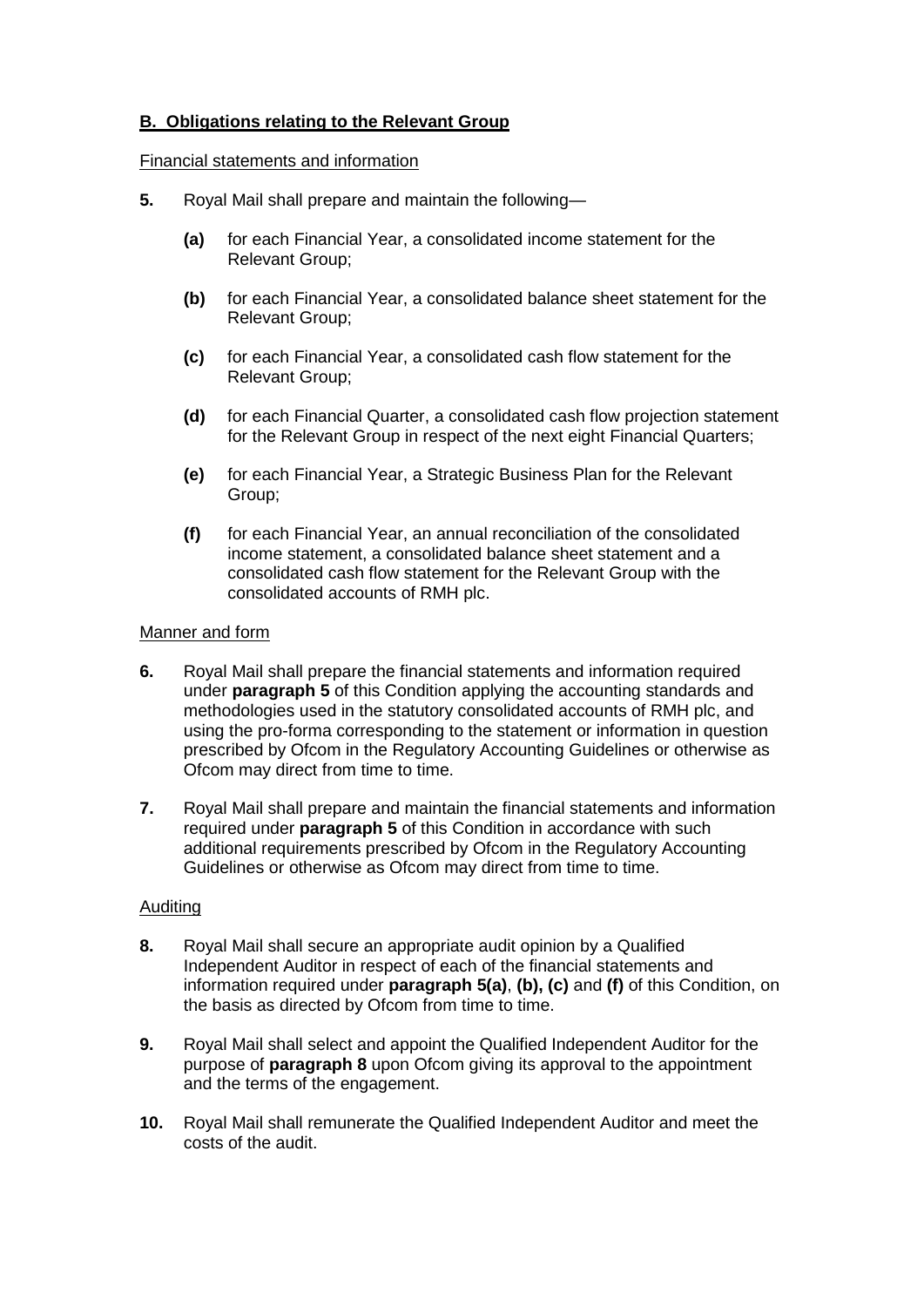#### Publication and delivery

- **11.** Royal Mail shall publish each of the financial statements and information required under **paragraph 5(a)**, **(b), (c) and (f)** of this Condition by placing a copy of the statements and information on any relevant website operated or controlled by Royal Mail within 120 days after the end of the Financial Year for which the statement has been prepared.
- **12.** In addition, Royal Mail shall send a copy of a financial statement and information required under **paragraph 5(a)**, **(b) and (c)** of this Condition to any person at that person's written request. The provision of such a copy may be subject to a reasonable charge. For the avoidance of doubt, Royal Mail is not required to send any requested statement and information before the corresponding date of publication prescribed by **paragraph 11** of this Condition.
- **13.** Royal Mail shall deliver to Ofcom—
	- **(a)** the financial statement and information required under **paragraph 5(d)** of this Condition,
		- **(i)** in relation to the first Financial Quarter of the first Financial Year, by 25 March 2012;
		- **(ii)** in relation to each subsequent Financial Quarter, before the commencement of the Financial Quarter to which it relates; and
	- **(b)** the financial statement and information required under **paragraph 5(e)** of this Condition,
		- **(i)** in relation to the first Financial Year, by 23 June 2012;
		- **(ii)** in relation to each subsequent Financial Year, before the commencement of the Financial Year to which it relates.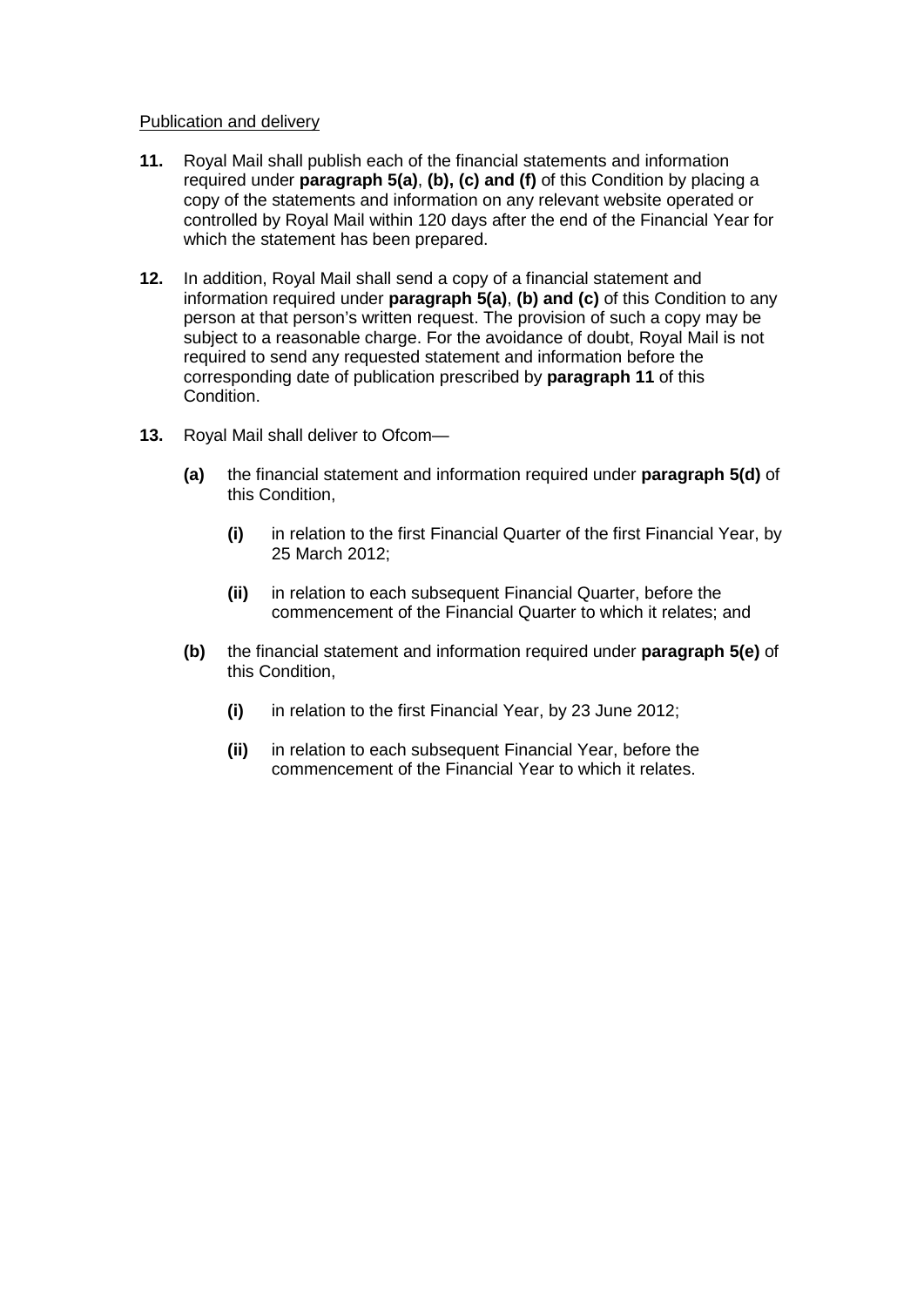# **C. Obligations relating to the Reported Business**

#### Financial statements and information

- **14.** Royal Mail shall prepare and maintain the following—
	- **(a)** for each Financial Year, an annual income statement (to EBIT only) for the Reported Business as a whole;
	- **(b)** for each Financial Quarter, a quarterly income statement (to EBIT only) for the Reported Business as a whole;
	- **(c)** for each Financial Year, a reconciliation of the income statement (to EBIT only) for the Reported Business as a whole in respect of the quarterly information to be provided under **paragraph 14(b)** of this Condition with the annual information to be provided under **paragraph 14(a)** of this Condition, together with explanatory notes where appropriate;
	- **(d)** for each Financial Year, an annual reconciliation of the income statement (to EBIT only) for the Reported Business as a whole in respect of the annual information to be provided under **paragraph 14(a)** of this Condition with the corresponding equivalent information for the Relevant Group;
	- **(e)** for each Financial Year, an annual balance sheet statement for the Reported Business as a whole;
	- **(f)** for each Financial Year, an annual reconciliation of the balance sheet statement for the Reported Business as a whole in respect of the annual information to be provided under **paragraph 14(e)** of this Condition with the corresponding equivalent information for the Relevant Group;
	- **(g)** for each Financial Year, an annual cash flow sheet statement for the Reported Business as a whole;
	- **(h)** for each Financial Year, an annual reconciliation of the cash flow sheet statement for the Reported Business as a whole in respect of the annual information to be provided under **paragraph 14(g)** of this Condition with the corresponding equivalent information for the Relevant Group.

#### Manner and form

- **15.** Royal Mail shall prepare the financial statements and information required under **paragraph 14** of this Condition using the pro formas corresponding to the statement or information in question prescribed by Ofcom in the Regulatory Accounting Guidelines or otherwise as Ofcom may direct from time to time.
- **16.** Royal Mail shall prepare and maintain the financial statements and information required under **paragraph 14** of this Condition in accordance with such additional requirements prescribed by Ofcom in the Regulatory Accounting Guidelines or otherwise as Ofcom may direct from time to time.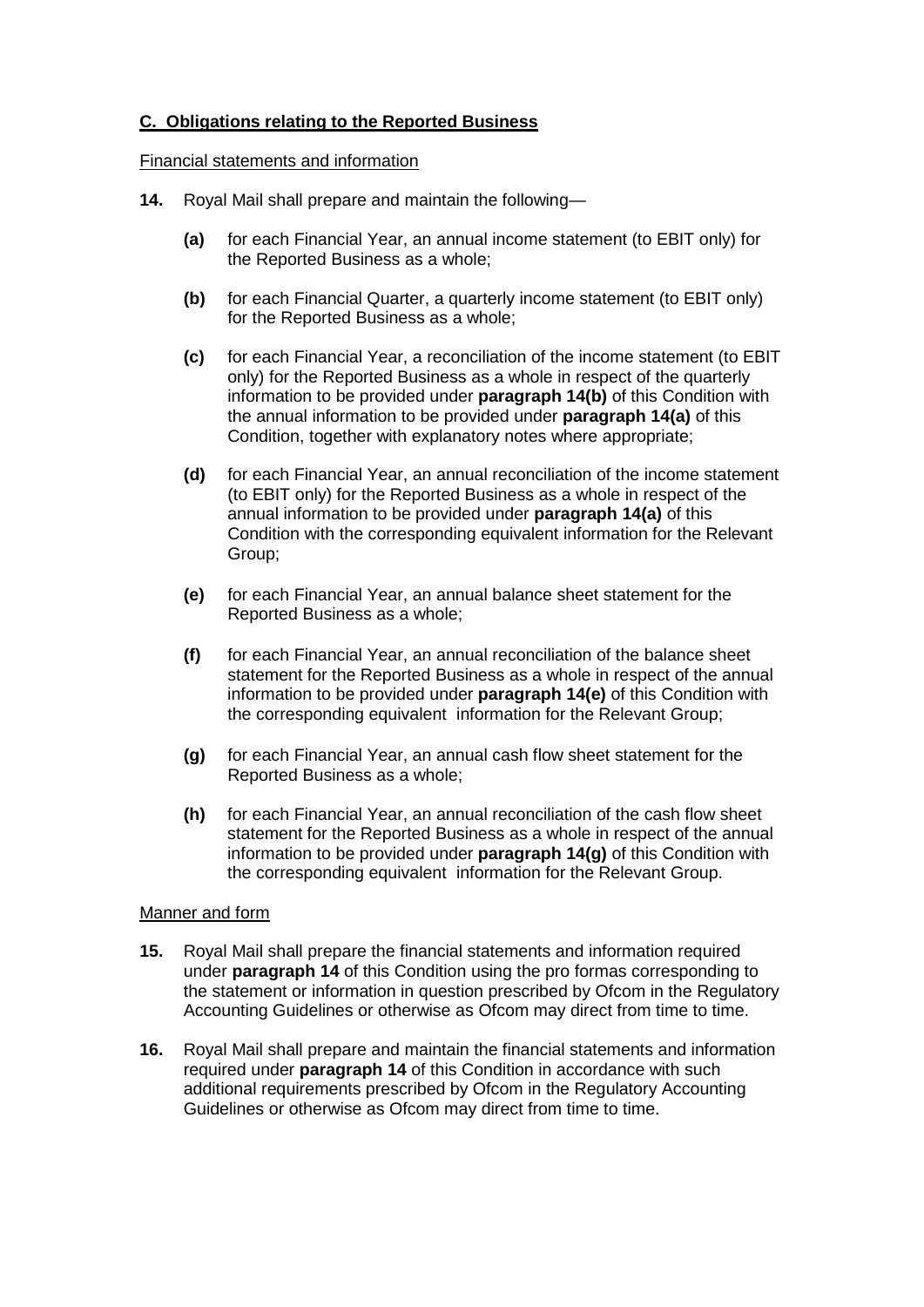## Auditing

- **17.** Except for financial statements required under **paragraph 14(b) and (c)** of this Condition, Royal Mail shall secure an appropriate audit opinion by a Qualified Independent Auditor in respect of each of the financial statements required under **paragraph 14** of this Condition, on the basis as directed by Ofcom from time to time.
- **18.** Royal Mail shall select and appoint the Qualified Independent Auditor for the purpose of **paragraph 14** upon Ofcom giving its approval to the appointment and the terms of the engagement.
- **19.** Royal Mail shall remunerate the Qualified Independent Auditor and meet the costs of the audit.

## Publication and delivery

- **20.** Royal Mail shall publish each of the financial statements and information required under **paragraph 14** of this Condition by placing a copy of the statements on any relevant website operated or controlled by Royal Mail within—
	- **(a)** for the statements and information referred to in **paragraph 14(a), (c), (d), (e), (f), (g), and (h)**, 120 days after the end of the Financial Year for which the statement has been prepared;
	- **(b)** for the statements and information referred to in **paragraph 14(b)**, 90 days after the end of the Financial Quarter for which the statement has been prepared in respect of the Financial Quarter.
- **21**. In addition, Royal Mail shall send a copy of a financial statement and information required under **paragraph 14** of this Condition to any person at that person's written request. The provision of such a copy may be subject to a reasonable charge. For the avoidance of doubt, Royal Mail is not required to send any requested statement and information before the corresponding date of publication prescribed by **paragraph 20** of this Condition.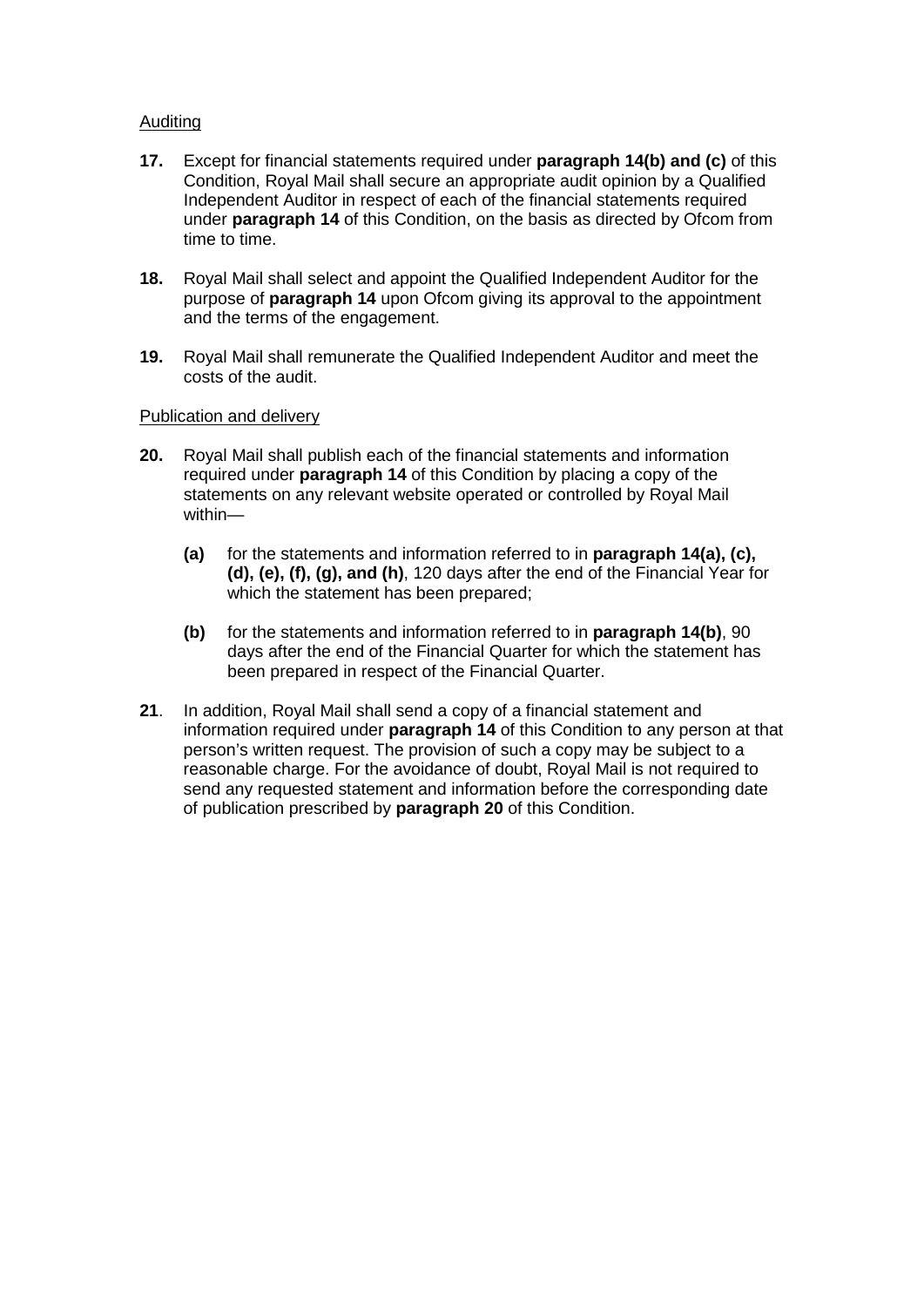## **D. Obligations relating to the separated Reported Business**

Separate financial statements and information for the Four FREs

**22.** Royal Mail must maintain a separation for accounting purposes between the activities of the four financial reporting entities (the "**Four FREs**") within the Reported Business as represented and defined by the Lines described below—



where—

- **(a) Line A** shows the separation of regulatory financial statements and information for products competing with other operators' products which do not require the benefit of access to Royal Mail's integrated core universal service network to ensure effective competition and the efficient provision of the universal service, from those that do, excluding any USO products.
- **(b) Line B** shows the separation of regulatory financial statements and information for downstream services from upstream services, at the point of entry to the Inward Mail Centre, for those products which are not separated by Line A above.
- **(c) Line C** shows the separation of regulatory financial statements and information for USO products within the upstream services separated by Line B, from non-USO products.
- **(d)** Ofcom may direct from time to time in the Regulatory Accounting Guidelines or otherwise the products and services which fall into each financial reporting entity.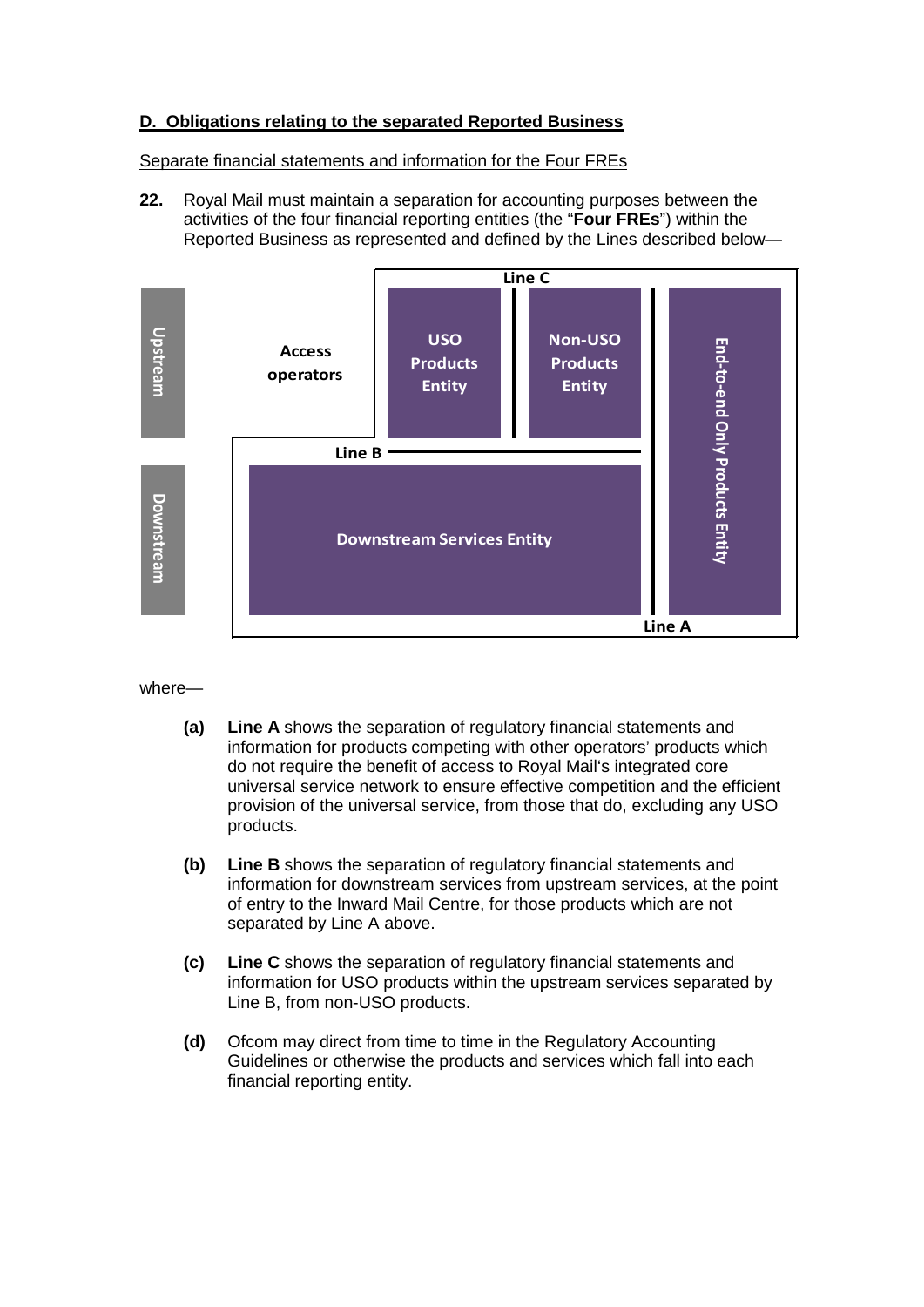#### Financial statements and information

- **23.** Royal Mail shall prepare and maintain for each of the Four FREs the following—
	- **(a)** for each Financial Year, an annual income statement (to EBIT only) for the Reported Business;
	- **(b)** for each Financial Quarter, a quarterly income statement (to EBIT only) for the Reported Business;
	- **(c)** for each Financial Year, a reconciliation of the income statement (to EBIT only) for the Reported Business in respect of the quarterly information to be provided under **paragraph 23(b)** of this Condition with the annual information to be provided under **paragraph 23(a)** of this Condition, together with explanatory notes where appropriate;
	- **(d)** for each Financial Year, an annual extended end to end income statement (to EBIT only) for the Reported Business in respect of USO, non-USO and non-Mails;
	- **(e)** for each Financial Quarter, a quarterly extended end to end income statement (to EBIT only) for the Reported Business in respect of USO, non-USO and non-Mails;
	- **(f)** for each Financial Year, an annual balance sheet statement for the Reported Business;
	- **(g)** for each Financial Year, an annual cash flow sheet statement;
	- **(h)** for each Financial Year, annual product profitability statements for the Reported Business for products and services as Ofcom may direct from time to time;
	- **(i)** for each Financial Quarter, quarterly product profitability statements for the Reported Business for products and services as Ofcom may direct from time to time;
	- **(j)** for each Financial Month, revenue, cost and volume information statements for the Reported Business for products and services as Ofcom may direct from time to time.

#### Manner and form

- **24.** Royal Mail shall prepare the financial statements and information required under **paragraph 23(a) to (j)** of this Condition by using the pro-forma corresponding to the statement or information in question prescribed by Ofcom in the Regulatory Accounting Guidelines or otherwise as Ofcom may direct from time to time.
- **25**. Royal Mail shall prepare and maintain the financial statements and information required under **paragraph 23** of this Condition in accordance with such additional requirements prescribed by Ofcom in the Regulatory Accounting Guidelines or otherwise as Ofcom may direct from time to time.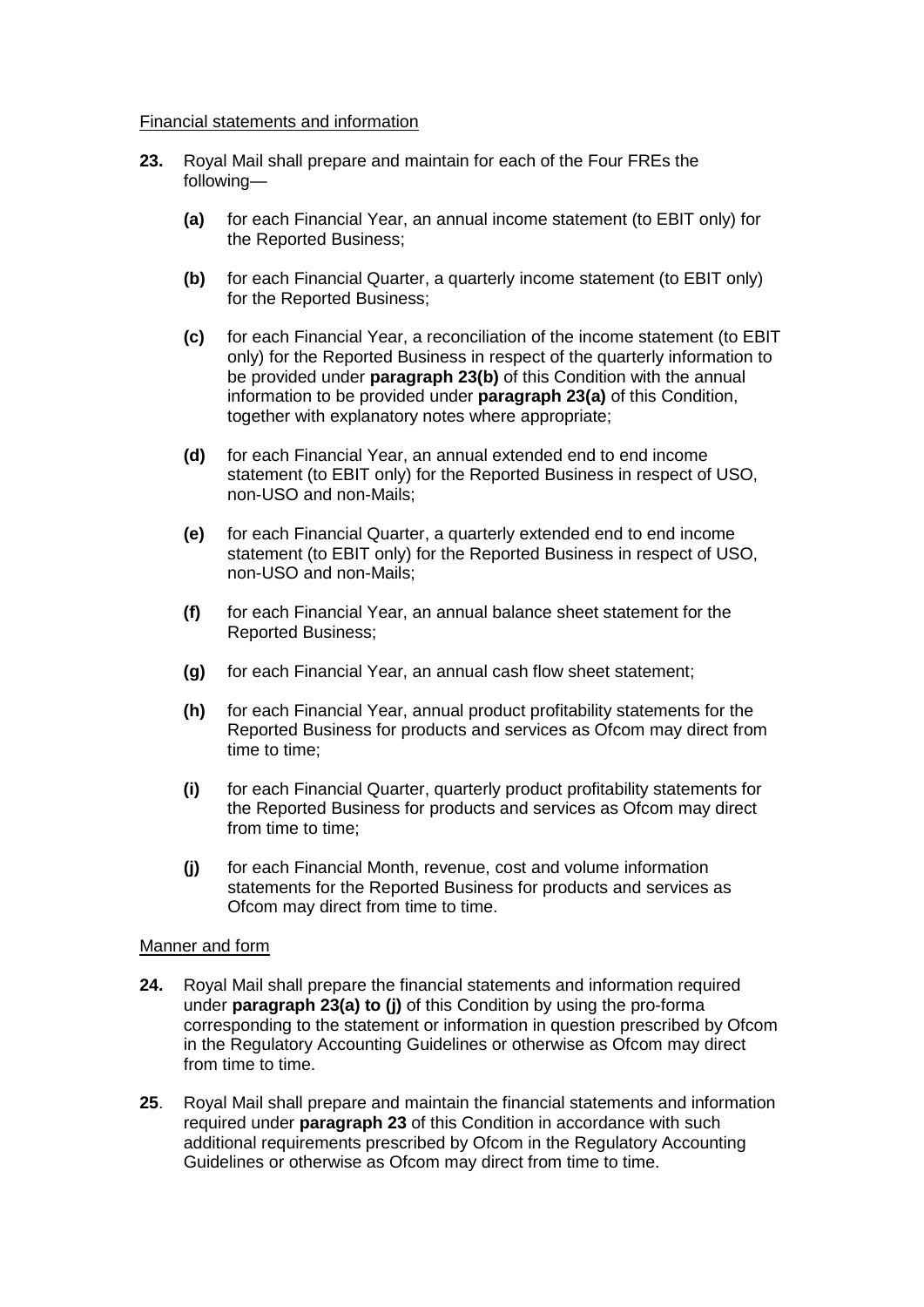## Auditing

- **28.** Royal Mail shall secure an appropriate audit opinion by a Qualified Independent Auditor in respect of each of the financial statements required under **paragraph 23(a), (d), (f), (g) and (h)** of this Condition, on the basis directed by Ofcom from time to time.
- **30.** Royal Mail shall select and appoint the Qualified Independent Auditor for the purpose of **paragraph 28** upon Ofcom giving its approval to the appointment and the terms of the engagement.
- **31.** Royal Mail shall remunerate the Qualified Independent Auditor and meet the costs of the audit.

#### Publication and delivery

- **32.** Royal Mail shall publish each of the financial statements and information required under **paragraph 23(a), (b), (c), (d), (e), (f), (g) and (h)** of this Condition by placing a copy of the statements (or part thereof as specified in this **paragraph 32** below) on any relevant website operated or controlled by Royal Mail within—
	- **(a)** for the statements and information referred to in **paragraph 23(a), (c), (d), (f) and (g)** of this Condition, 120 days after the end of the Financial Year for which the statement and information have been prepared;
	- **(b)** for the statements and information referred to in **paragraph 23(b) and (e),** of this Condition, 90 days after the end of the Financial Quarter for which the statement and information have been prepared in respect of the Financial Quarter;
	- **(c)** for the statements and information referred to in **paragraph 23(h)** of this Condition for access products, Relay and PAF only as specified in the Regulatory Accounting Guidelines, 120 days after the end of the Financial Year for which the statement and information have been prepared.
- **33**. In addition, Royal Mail shall send a copy of a financial statement and information required under **paragraph 32** of this Condition to any person at that person's written request. The provision of such a copy may be subject to a reasonable charge. For the avoidance of doubt, Royal Mail is not required to send any requested statement and information before the corresponding date of publication prescribed by **paragraph 32** of this Condition.
- **34.** Royal Mail shall deliver to Ofcom each of the financial statements and information required under **paragraph 23(h), (i) and (j)** of this Condition within—
	- **(a)** for the statements and information referred to in **paragraph 23(h)** of this Condition excluding the information referred to in **paragraph 32(c)** of this Condition, 120 days after the end of the Financial Year for which the statement and information have been prepared;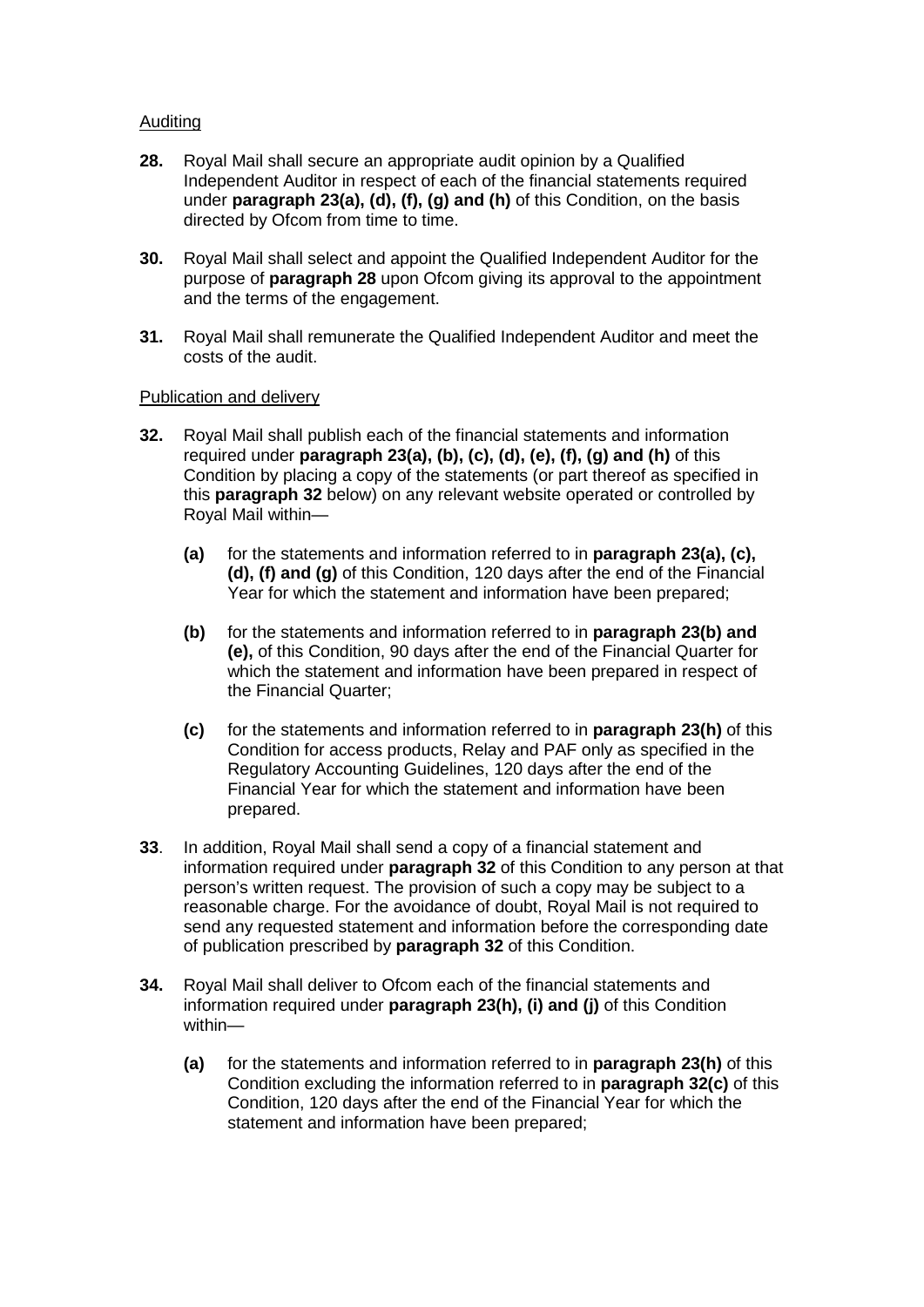- **(b)** for the statements and information referred to in **paragraph 23(i)** of this Condition, 90 days after the end of the Financial Quarter for which the statement and information have been prepared;
- **(c)** for the statements and information referred to in **paragraph 23(j)** of this Condition, 30 days after the end of the Financial Month for which the statement and information have been prepared.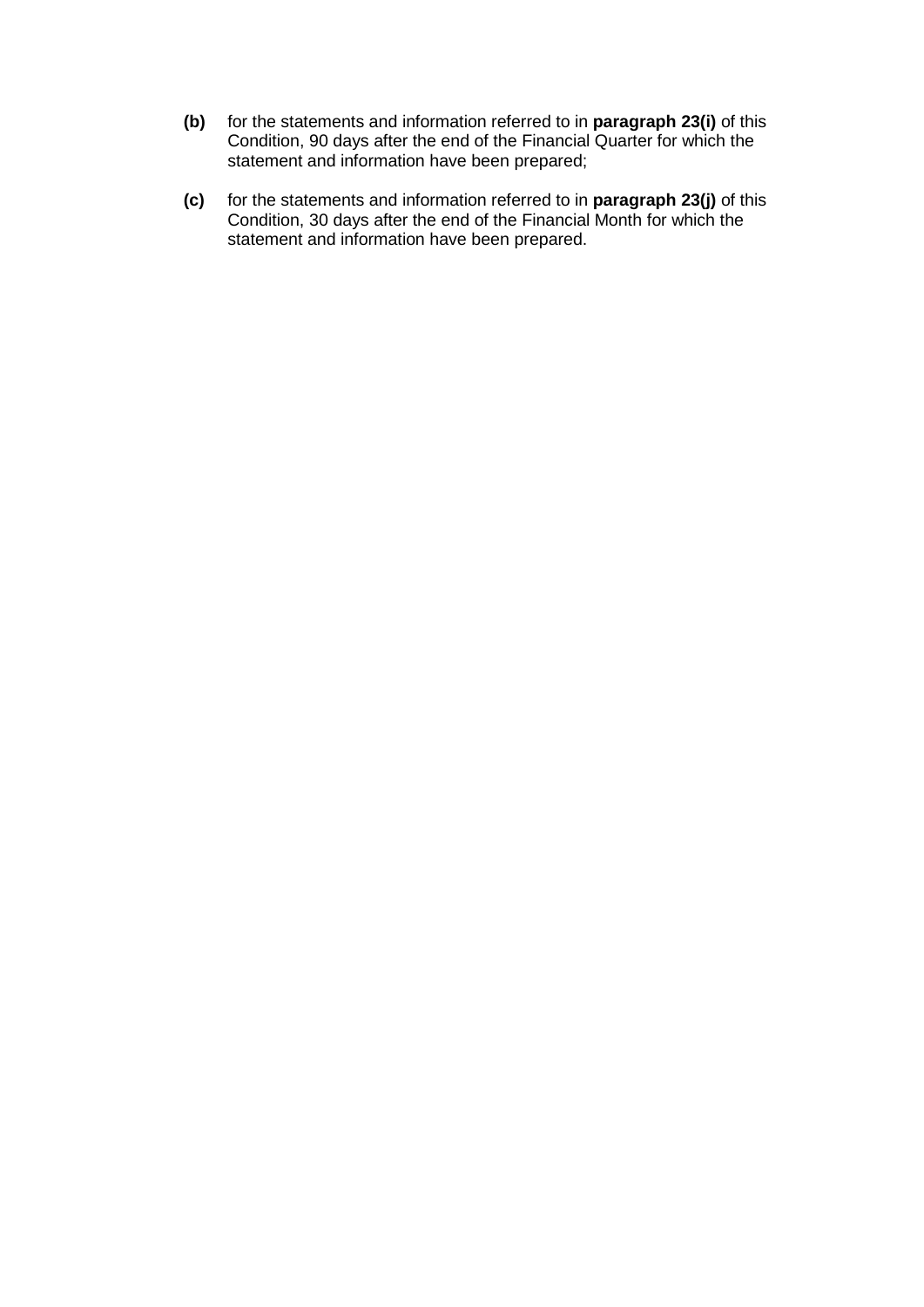# **E. Obligations relating to the Costing Manual and the Accounting Methodology Manual**

- **35.** Royal Mail shall prepare, maintain and keep up-to-date the Costing Manual and the Accounting Methodology Manual in accordance with such requirements prescribed by Ofcom in the Regulatory Accounting Guidelines or otherwise as Ofcom may direct from time to time.
- **36.** In addition, Royal Mail shall prepare and maintain the following—
	- **(a)** for each Financial Quarter, a quarterly update of the Costing Manual for the Reported Business;
	- **(b)** for each Financial Quarter, a quarterly update of the Accounting Methodology Manual.
- **37.** Royal Mail shall notify Ofcom of any material changes made to the information required under **paragraph 36** prior to the change being made. For the purpose of this obligation, a "material change" shall be determined in the same manner as materiality is directed by Ofcom from time to time for the purpose of the Regulatory Accounting Guidelines.
- **38.** Royal Mail shall secure a statement by the Qualified Independent Auditor setting out whether or not Royal Mail has complied with the requirements set out in **paragraph 37**.
- **39.** Royal Mail shall select and appoint the Qualified Independent Auditor for the purpose of **paragraph 38** upon Ofcom giving its approval to the appointment and the terms of the engagement. Royal Mail shall remunerate the Qualified Independent Auditor and meet the costs for that purpose.
- **40.** Royal Mail shall publish—
	- **(a)** a copy of the Costing Manual prepared with a view to comply with the requirements under this Condition, by no later than 25 March 2012; and
	- **(b)** a quarterly update of the Costing Manual in accordance with **paragraph 36(a)**, 90 days after the end of the Financial Quarter for which the update in question has been prepared in respect of the Financial Quarter,

by placing a copy of the Costing Manual on any relevant website operated or controlled by Royal Mail, excluding any information prescribed as confidential by Ofcom in the Regulatory Accounting Guidelines or otherwise as Ofcom may direct from time to time.

- **41.** In addition, Royal Mail shall send a copy of the information required under **paragraph 40** of this Condition to any person at that person's written request. The provision of such a copy may be subject to a reasonable charge. For the avoidance of doubt, Royal Mail is not required to send any requested information before the date of publication prescribed by **paragraph 40** of this Condition.
- **42.** Royal Mail shall deliver to Ofcom—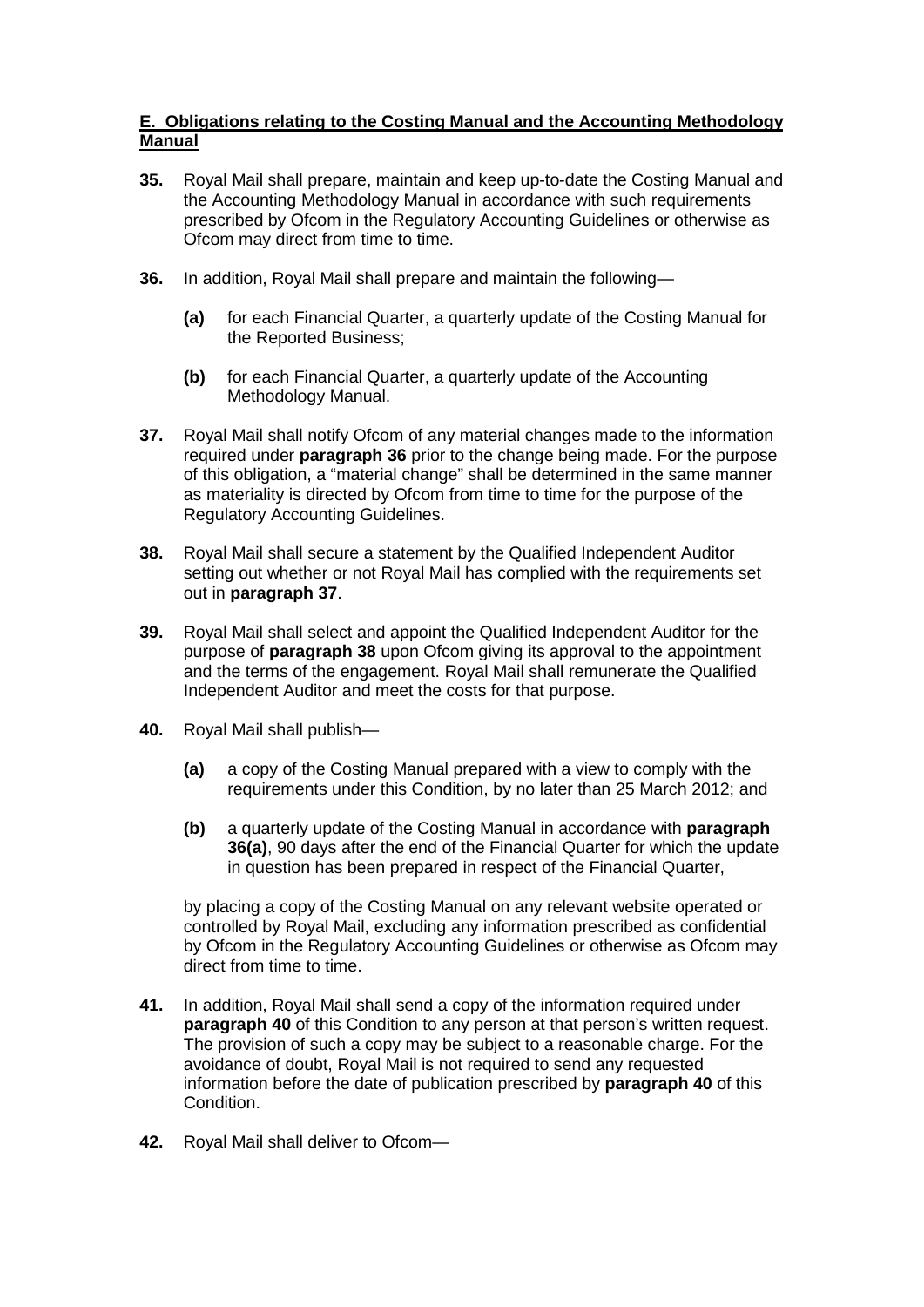- **(a)** a copy of the Accounting Methodology Manual prepared with a view to comply with the requirements under this Condition, by no later than 23 June 2012;
- **(b)** a quarterly update of the Accounting Methodology Manual in accordance with **paragraph 36(b)**, 90 days after the end of the Financial Quarter for which the update in question has been prepared in respect of the Financial Quarter; and
- **(c)** any information that has been excluded under in paragraph 40 of this Condition—
	- **(i)** in relation to the copy of the Costing Manual prepared with a view to comply with the requirements under this Condition, by no later than 25 March 2012; and
	- **(ii)** in relation to each quarterly update of the Costing Manual, 90 days after the end of the Financial Quarter for which the update in question has been prepared in respect of the Financial Quarter.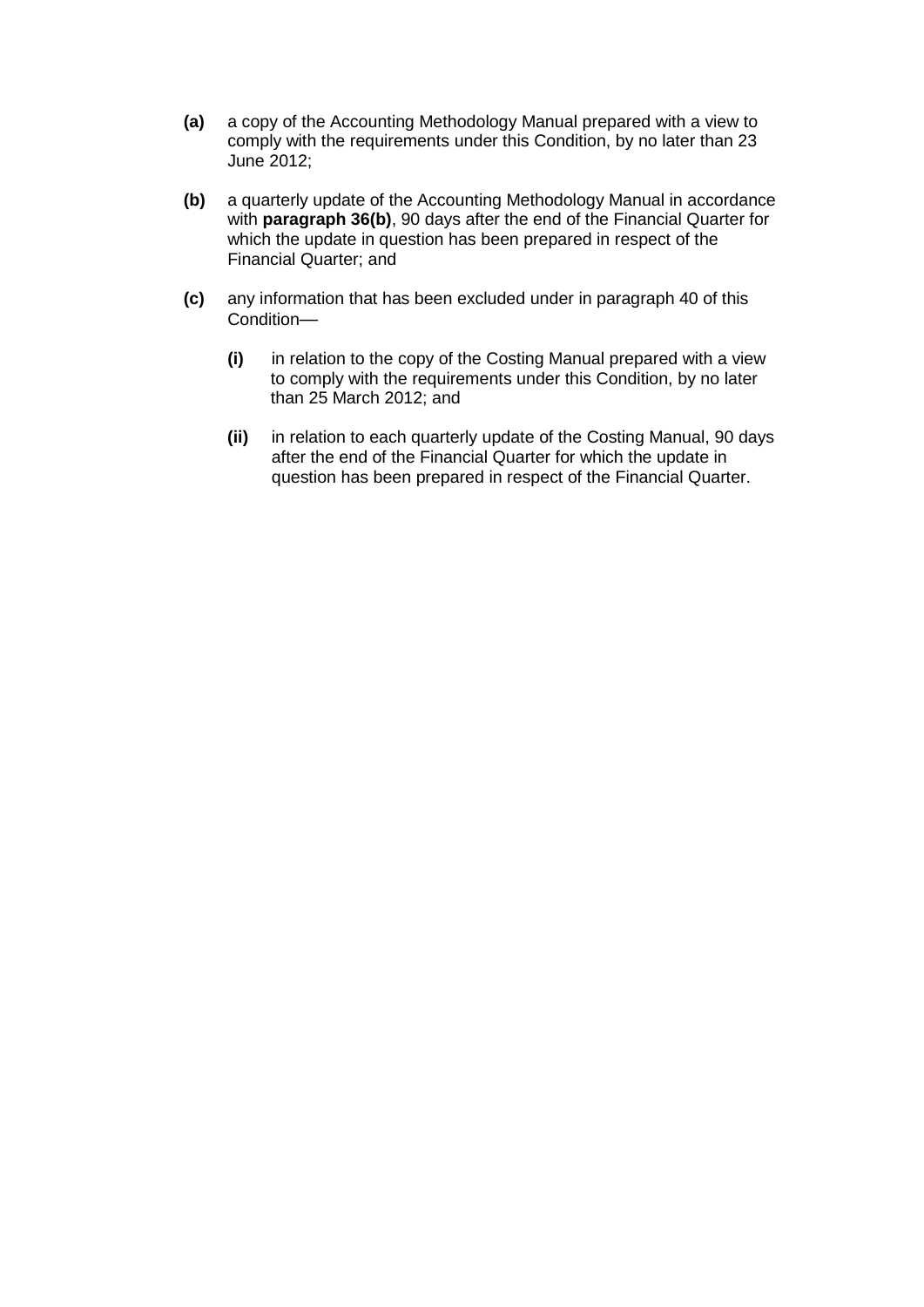# **F. Obligations to comply with the Guiding Principles etc.**

- **43.** Royal Mail must ensure that financial statements and information required by or under this Condition comply with the Guiding Principles and such other requirements as Ofcom may direct from time to time (including in the Regulatory Accounting Guidelines). Where it appears to Royal Mail that any of these requirements conflict with each other in a particular case, Royal Mail must secure that the conflict is resolved by—
	- **(a)** where the requirements of any of the Guiding Principles conflict with each other, priority must be given to them in the order in which they are set out in **paragraph 44** of this Condition (starting with compliance with the Guiding Principle concerning completeness, which shall have the highest priority, and so on);
	- **(b)** where the requirements of any of the Guiding Principles set out in **paragraphs 44(a) to (g)** conflict with other specific requirements as Ofcom may direct from time to time (including in the Regulatory Accounting Guidelines), priority must be given to the latter specific requirements;
	- **(c)** where the requirement of the Guiding Principle in **paragraph 44(h)** concerning materiality conflict with other specific requirements as Ofcom may direct from time to time (including in the Regulatory Accounting Guidelines), priority must be given to the former (i.e. the Guiding Principle). The only exception to giving such priority to the Guiding Principle in **paragraph 44(h)** is in relation to the identification of material changes for the purpose of complying with the requirements set out in **paragraph 37** of this Condition, in respect of which priority shall be given to other specific requirements as Ofcom may direct from time to time (including in the Regulatory Accounting Guidelines).

Where Royal Mail resolves a conflict in the manner set out above, Royal Mail must include in the affected financial statements and information a statement setting out the nature of the conflict and the manner in which Royal Mail has resolved it.

**44.** The Guiding Principles are—

## **(a) Completeness**, i.e.

Royal Mail must ensure that its Regulatory Accounting Methodology takes into account all the relevant revenues, costs, assets and liabilities of the business activities on which relevant financial statements and information are required by or under this Condition (including the Regulatory Accounting Guidelines).

## **(b) Equivalence**, i.e.

Royal Mail must ensure, wherever possible, that transfer prices and/or charges for internal products or services (used for regulatory reporting purposes in relation to requirements by or under this Condition) are determined based on similar products or services provided to external parties, reflecting where appropriate the differences in the following aspects of the internal and external products or services—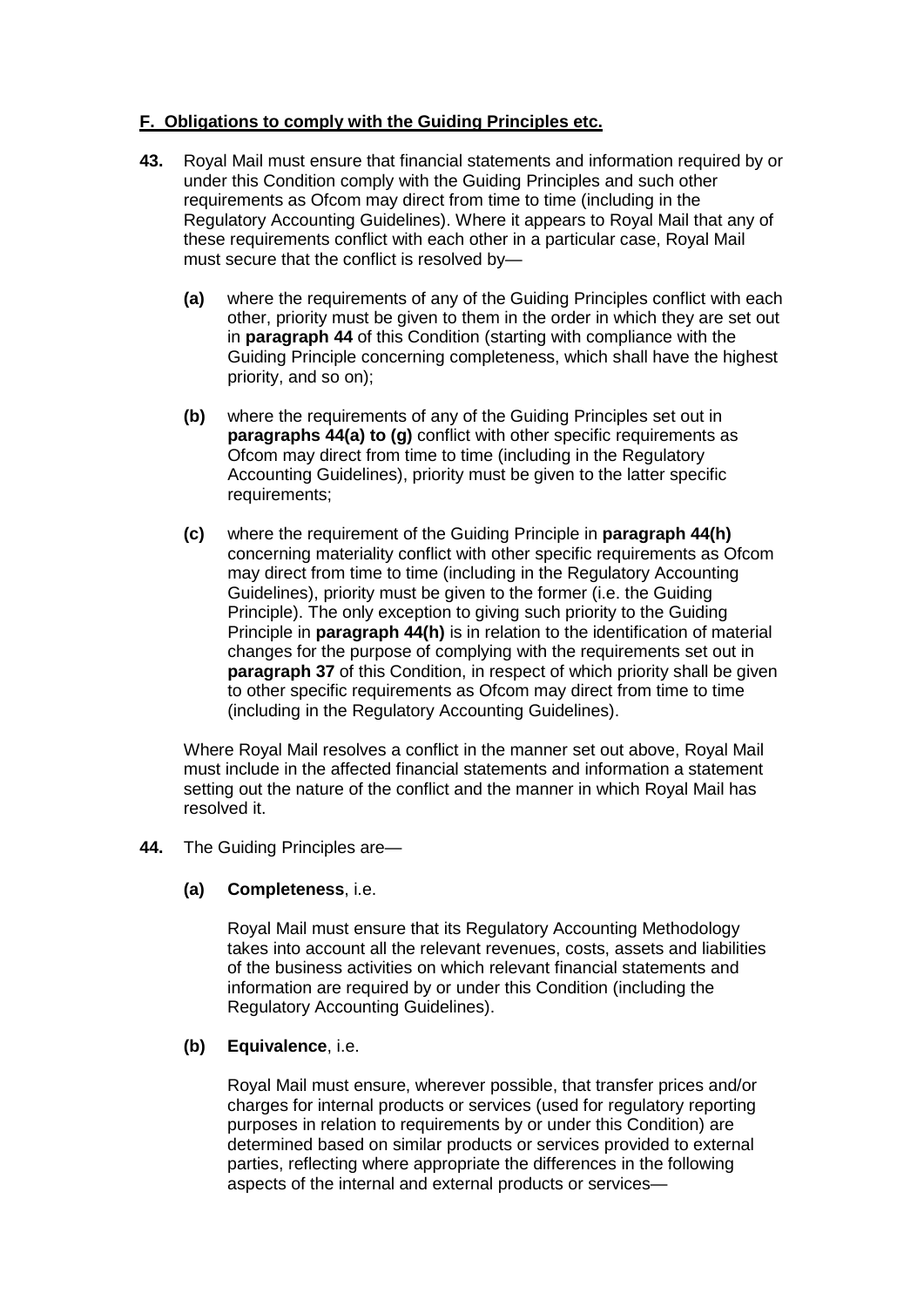- **(i)** specifications of the above products or services;
- **(ii)** operational features of, and costs associated with, the production of the above products or the provision of the above services.
- **(c) Causality**, i.e.

Royal Mail must ensure, wherever possible in preparing financial statements and information required by or under this Condition, that—

- **(i)** revenue (including revenue resulting from transfer charges);
- **(ii)** costs (including costs resulting from transfer charges);
- **(iii)** assets;
- **(iv)** liabilities; and
- **(v)** cash flows,

are attributed in accordance with the activities which cause the revenues to be earned, or costs to be incurred, or the assets to be acquired, or liabilities to be incurred, or the cash to be earned or spent.

#### **(d) Objectivity**, i.e.

Royal Mail must ensure so far as is possible that each element of its Regulatory Accounting Methodology takes account of all the available financial and operational data that is relevant to that element. Where an element of its Regulatory Accounting Methodology is based on assumptions, those assumptions must be justified and supported, so far as is possible, by all available relevant empirical data. The assumptions must not be formulated in a manner which unfairly benefits Royal Mail or any other operator, or creates undue bias towards any part of Royal Mail's business or product.

#### **(e) Accuracy**, i.e.

Royal Mail must ensure that its Regulatory Accounting Methodology maintains an adequate degree of accuracy, such that items included in the financial statements and information required by or under this Condition are free from material errors, including any double-counting. Materiality shall be determined in accordance with the Guiding Principle in **paragraph 44(h)** of this Condition below.

#### **(f) Compliance with the statutory accounting standards**, i.e.

Royal Mail must ensure that its Regulatory Accounting Methodology complies with the accounting standards applied in Royal Mail's statutory accounts; with the exception of any departures as Ofcom may direct from time to time (including in the Regulatory Accounting Guidelines).